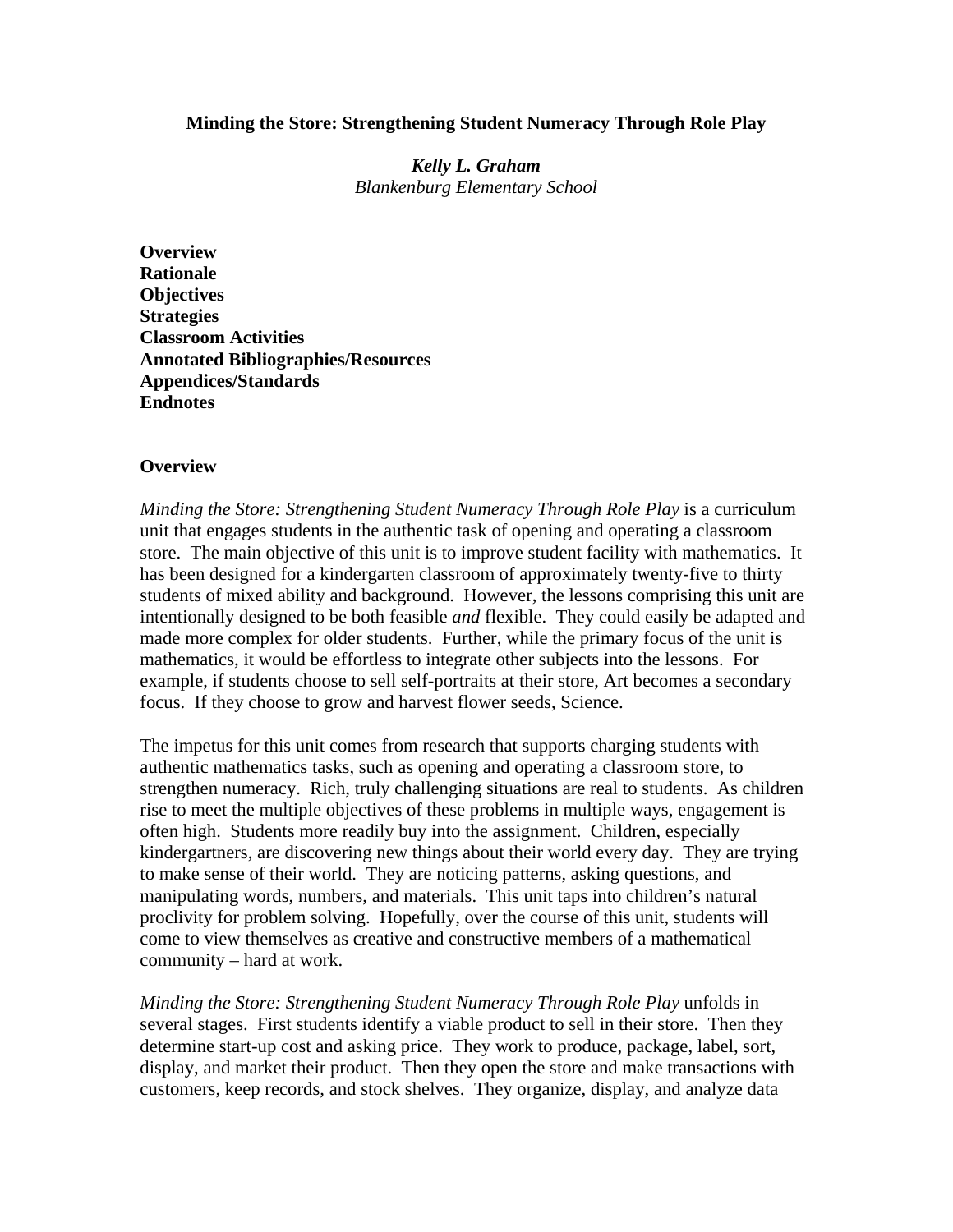from the store to figure out how things are going. As a culminating component of the unit, students take a field trip to a local business to compare notes with business owner. Throughout the unit, students are having frequent discussions with their peers and their teacher about the mathematics of it all. Through all of these stages, students are strengthening numeracy.

#### **Rationale**

The dictionary built into my word processing program defines numeracy (nu·mer·a·cy) as *competence in the mathematical skills needed to cope with everyday life and the understanding of information presented in mathematical terms like graphs, charts, or tables*. 1 Just as literacy empowers people to understand and engage with the written world around them, numeracy empowers people to comprehend and work with mathematics. It is possible to get through life as an illiterate or an innumerate person. However, quality of life may be greatly increased for the literate and numerate citizen. Here applies the century-old maxim, knowledge is power. A numerate citizen can detect when numbers are off or do not add up. She knows to ask questions like "What will the interest rate be on my mortgage?" and "What is the charge per minute for my cell phone plan?" The numerate person can take the mathematical information that affects his life and weigh it with other factors when making decisions.

Managing a bank account, budgeting for life's expenses, and analyzing data when making medical, professional, or political choices are some of the numeric endeavors common to daily life. If a person is not sufficiently numerate, he may be swayed by emotion, propaganda, or misinformation into making poor or even detrimental decisions. The rising number of Americans currently defaulting on their mortgages is a prime example of this. Our public education system is a big contributing factor to the sate of numeracy, or innumeracy, in our nation. Studies consistently report American students performing below their peers in other industrialized nations, including Japan, Canada, France, and China.<sup>2</sup> Though reports such as these should always be considered with reference points (like student populations and type of education system) in mind, in an increasingly global economy, news like this is cause for concern.

To bring the challenge of innumeracy closer to home, some numbers from the School District of Philadelphia's recently published five-year strategic plan illuminate the severity of our problems. The district serves a population of nearly 200,000 students. Of those children, a staggering 47% drop out before completing high school. 52% of 11th grade students tested last year scored below basic in math on the Pennsylvania System of School Assessment (PSSA). 398 was the average SAT 1 math score for seniors taking the exam in the 2007-2008 school year, compared to the state average of  $498$ <sup>3</sup>. The numbers paint a grim picture of the numeracy and general academic-preparedness of Philadelphia School District students.

As a result of this deficiency, the School District of Philadelphia and similar underperforming school districts, have adopted rigorous curricula that are aligned with the content that is annually tested by the PSSA. Pressure is put on teachers to cover vast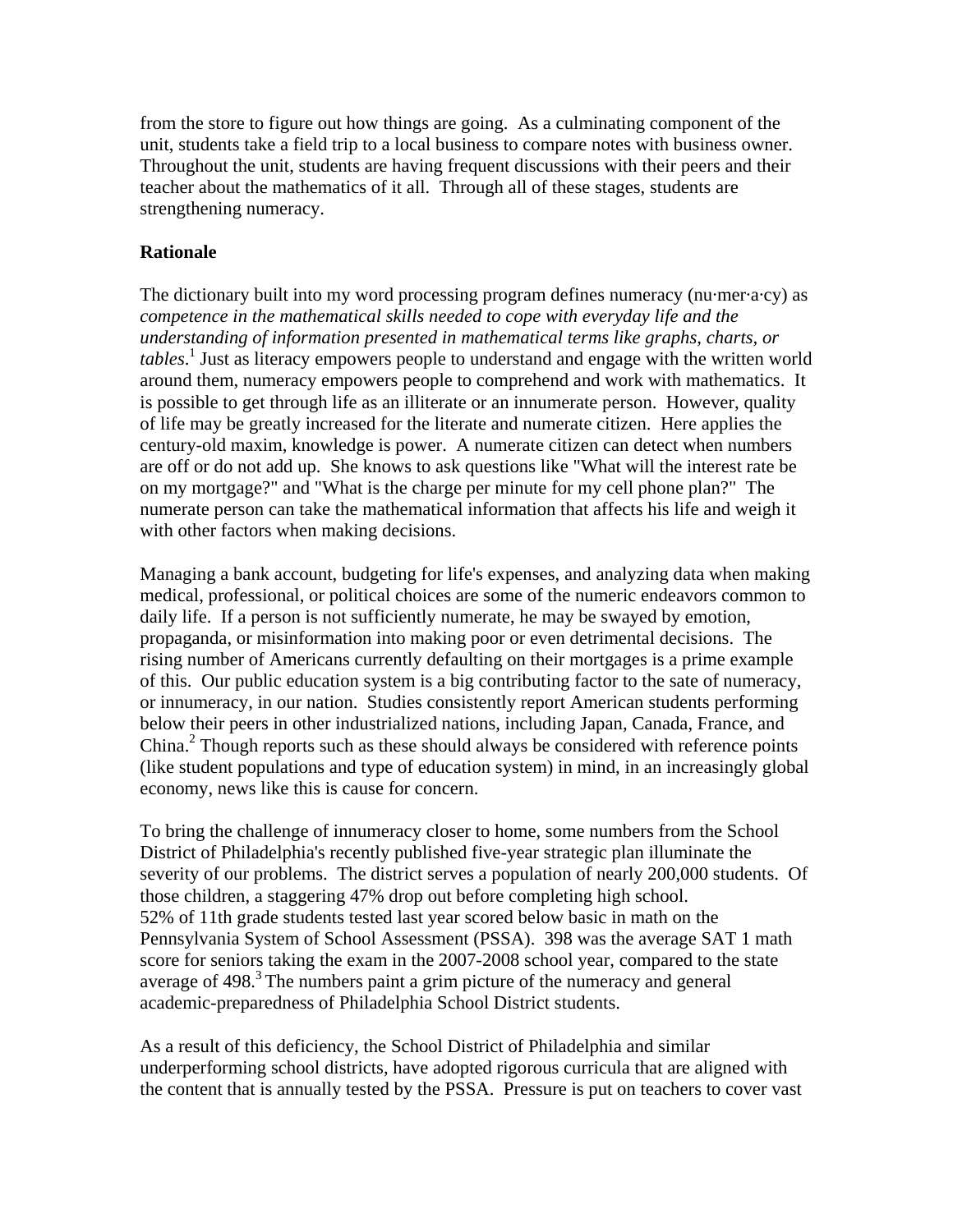amounts of material and close large achievement gaps over the course of a school year. The effects of this strain are felt all the way down through the kindergarten level. In their kindergarten year, children are undergoing many developmental changes. They are learning to communicate, socialize, empathize, problem-solve, use their imaginations, and practice self-control and self-regulation. They are fine-tuning their gross and fine motor skills. Unfortunately, when academics are overemphasized, no room is left for the creative play that is essential if children are to meet these developmental milestones. Structured play or what some teachers call "free time" is disappearing from kindergarten classrooms at a time when American children probably need it most.

The Alliance for Childhood, a nonprofit association of educators, health professionals, and child advocates who are troubled by the decline in children's health and well-being, have documented the disappearance of play in kindergarten classrooms. One study of kindergarten classrooms in New York and Los Angeles revealed that children spend four to six times more hours per day in academic instruction than they do in free play. That is approximately two to three hours per day for reading and math versus thirty minutes or less for play. Many classrooms had no play time at all as teachers explained that is was not mandated by the curriculum or valued by school administration.<sup>4</sup> Of the 268 full-day kindergarten classrooms studied in the two cities, it was noted that classic play materials such as blocks, props for dramatic play, and sand and water tables have for the most part disappeared.<sup>5</sup> When I started teaching kindergarten five years ago, I was dismayed to find the same thing in my Philadelphia classroom. The room was filled with textbooks and academic supplies. The blocks and dress-up clothes had been relegated to the hallway junk closet.

Play is a critical pursuit for five and six year olds. It has been documented to build competency in multiple ways. Research shows that children who are regularly involved in socio-dramatic play have stronger language skills, superior social skills, greater empathy, larger imaginations, less aggression, greater self-control, and more complex levels of cognition.<sup>6</sup> In light of the School District of Philadelphia's high drop-out rates, it seems critical that students be encouraged to develop these attributes at a young age. My rationale for creating this unit is to simultaneously address both the issues of the innumeracy of America's and specifically, Philadelphia's, children and the disappearance of play in kindergartens. Many respected mathematics educators advocate teaching children by giving them authentic tasks to complete. These are tasks that employ play *and* promote mathematical learning. The lessons I have created for this unit are centered on such tasks.

The National Council of Teachers of Mathematics (NCTM) has prescribed a set of standards for the teaching of mathematics. On the subject of how teachers must go about choosing math problems to give to students, the council has this to say:

Teachers should choose and develop tasks that are likely to promote the development of students' understandings of concepts and procedures that also fosters their ability to solve problems and to reason and communicate mathematically. Good tasks are ones that do not separate mathematical thinking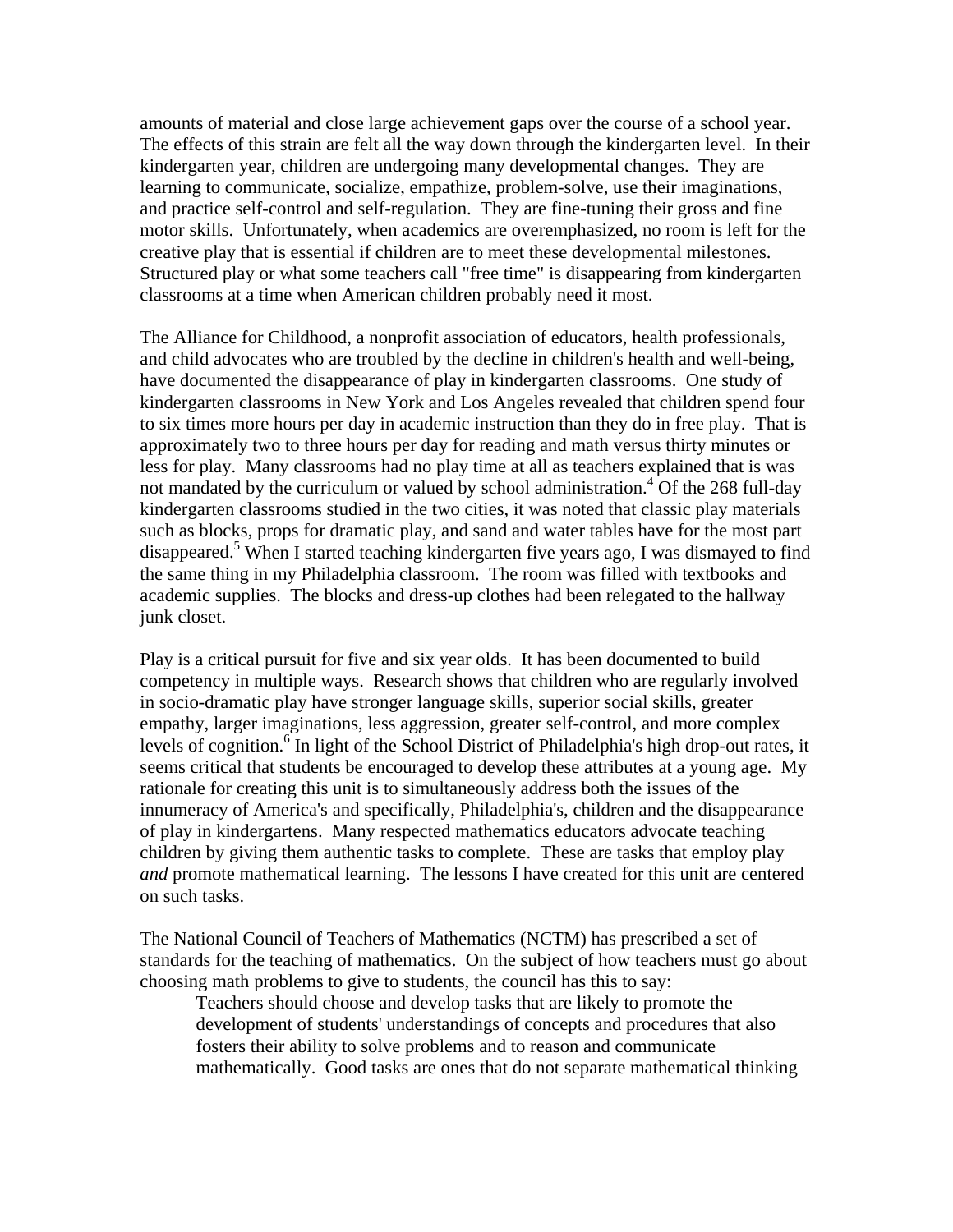from mathematical concepts or skills, that capture students' curiosity, and that invite them to speculate and to pursue their hunches.<sup>7</sup>

Here math is not treated as a separate subject, but as one that is integral to students' lives. Currently, a typical mathematics lesson in my kindergarten classroom has one objective that my students must meet and one activity for them to complete as a means to that end. For example, the objective of a lesson might be to sequence numbers and I might show them how to play a card game during which they must order their cards from lowest to highest. The next day our objective might be counting backwards and the activity might be the students pretending they are rocket ships counting down to blastoff. While these activities are fun for students and serve an explicit purpose, they do not challenge students to problem-solve, or communicate as the NCTM recommends. These tasks are not vital to my students' classroom lives.

But bona fide learning experiences often appear to be messy. When students are given a rich, truly problematic situation to resolve there are often several objectives to meet and several ways to meet them.<sup>8</sup> While this can be initially off-putting to teachers like myself who are accustomed to doing one objective/one activity lessons, the payoff in student learning is well worth it. Instruction that centers around students working on authentic tasks is inherently differentiated. As teachers, we are continually encouraged to differentiate instruction. We are urged to tier instruction so that students with multiple skill levels will be able to meet with success. Mathematical tasks that the NCTM encourages educators to employ are open-ended to a degree, which provides everyone with equal opportunities to learn.<sup>9</sup>

This approach to mathematics instruction encourages students to apply what they know to the problem at hand. When they do this they may be combining mathematics strategies they have acquired both in and outside of school. For example, a student may have been taught to make change by her grandmother. She may have also been taught to write numbers by her teacher. As the student attempts to keep track of sales in the register logbook, she is combining both sets of skills to solve a more complex problem. Whatever the case, students bring their mathematical knowledge to the classroom experience and develop new mathematical skills and ideas in the process.<sup>10</sup>

Ideally, the overarching goal here is to build a creative and playful mathematics environment that gives all students opportunities to enrich their numeracy. A satisfactory school experience can be characterized as one that is both internally rewarding and keeps students engaged.<sup>11</sup> I have rationalized that students perceptions of mathematics are built on the kinds of math work they do in school. By making the work that they do purposeful and original to their classroom experience, I hope that my students will develop a penchant for mathematics which will carry them through their school years and beyond.

#### **Objectives**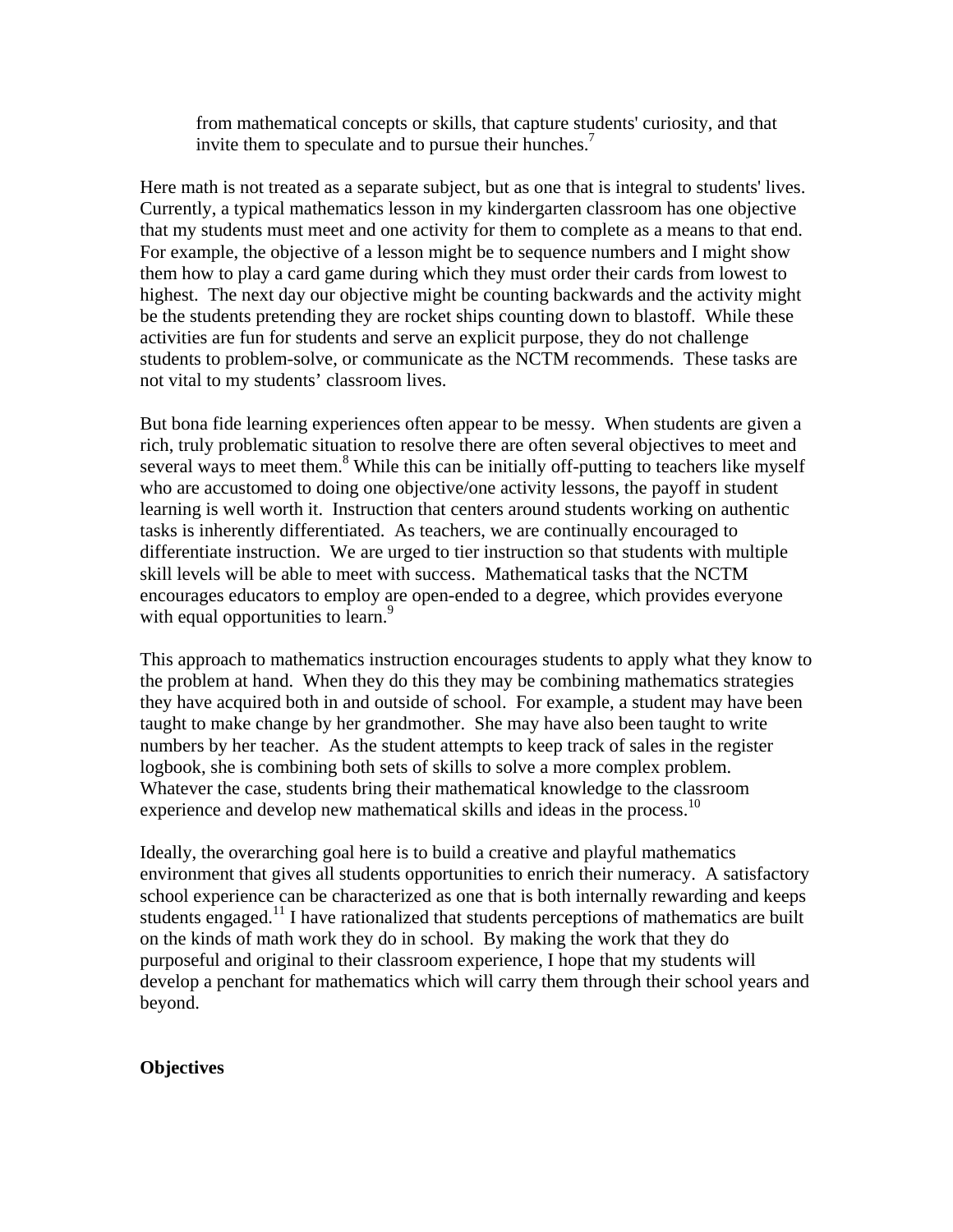The main objective of *Minding the Store: Strengthening Student Numeracy Through Role Play* is for students to strengthen their understandings of the ways mathematics operate in their lives. This is the overarching theme of the unit. We can solve authentic, real-life problems using mathematics. So, what can be accomplished through opening and operating a classroom store?

Students will deepen their number sense. Through repeated discussion, demonstration, and real life application, they will become more facile with counting, comparing, and manipulating numbers. As students find solutions to problems that arise along the way, they will be naturally practicing and improving their arithmetic skills. For example, in order to determine if a profit has been made, students must add up sales and subtract start-up costs to get a very real and important answer to their question. As students engage in lively discussions about product placement or making change, they will be expanding their mathematical vocabularies. Quantity, cost, bar graph, dime, nickel, penny and quarter are just a few of the terms students will use to talk about the mathematics they are doing in this unit. This enterprise in entrepreneurship will increase the level of mathematical discussion in the classroom as students work with the teacher and with one another to be successful.

Truly the most vital objective of this unit is to engage students in authentic math work that captures their attention and imagination. By illuminating the ways in which mathematics is integral to students' everyday experience, such as minding a store, some mathematical "life" is breathed into the classroom. Engaged in this unit, students will search for solutions, notice patterns, set up relationships, ask pertinent questions and grapple with big ideas. They will strengthen their numeracy.

This is a unit that integrates multiple components of the Mathematics curriculum. Mathematical reasoning, computation, and problem solving are embedded within the lessons. Determining start-up cost and asking price for a product is an endeavor in estimation and computation. Taking inventory and making change fall under the umbrella of number systems and relationships. Graphing and interpreting sales data are elements of statistics and analysis. A list of the specific Pennsylvania standards to which the unit has been aligned is included as an appendix.

# **Strategies**

*Minding the Store: Strengthening Student Numeracy Through Role Play* is intended for kindergarten students ranging in age from five to seven years old. My classroom contains approximately thirty children with mixed abilities and previous experiences. Some students have had several years of pre-school education, while for others, this their first exposure to a structured classroom environment. Students' understanding of mathematical concepts range from knowing no numbers, colors, or shapes, to being able to add, subtract and seemingly count ad infinitum.

The lessons for this unit have been designed with practicality and feasibility as a top priority. It can be very challenging to manage a class of thirty kindergarteners. So,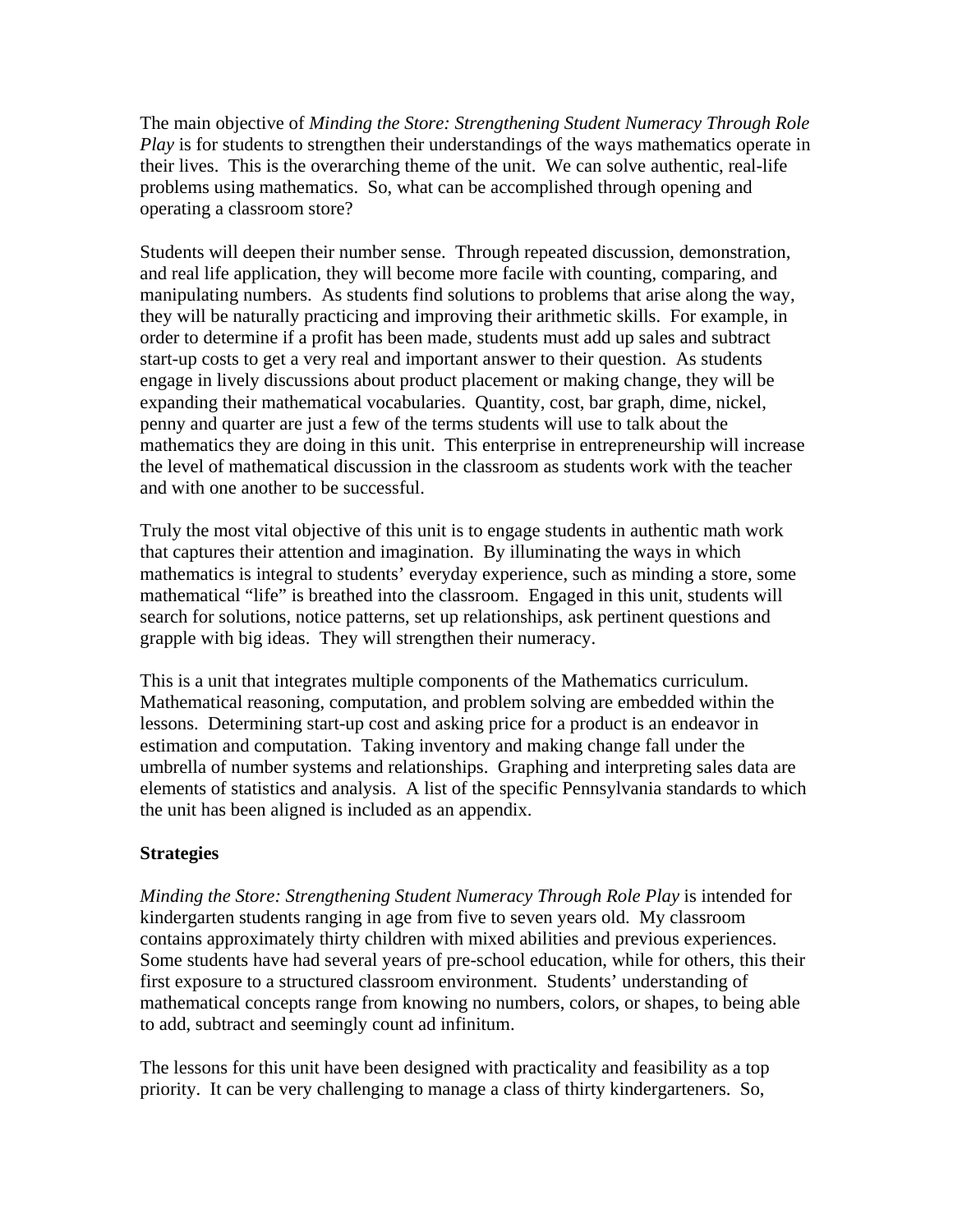teachers can determine how far into each lesson they are able to delve. The strategies employed in the following lessons are flexible, with multiple points of entry and accessibility. The lessons could easily be adapted and made more complex for teachers working with older children or with smaller groups of students. The format for the majority of the lessons is whole group discussion or activity, pinpricked with moments of small group activity and bursts of industry. At times, the lessons may take on a workshop quality. With regards to time span, the unit consists of five lessons to be taught over the course of several weeks or even months, depending on how interested students become in operating their classroom store. The lessons are long and kindergarteners' attention spans are not. For this reason, each lesson should be spread out over the course of several days or even weeks, with regards to the students' comprehension and engagement levels.

This unit is designed to create a rich and challenging environment. As students work collaboratively toward the common goal of opening and running a classroom store, they will be learning from one another. Working in this shared manner allows students to explain their mathematical thinking to each other and to the teacher. Multiple teaching strategies will be employed to ensure that there is a high level of student engagement with the project. These include: whole group brainstorming and idea sharing, small group work sessions, teacher-student dialogue, student-student dialogue, role play when running the store, and a field trip to a local business to observe its operation and ask questions of its proprietor.

Assessment will be ongoing throughout the unit. Student drawings, computations, and oral explanations in conjunction with teacher observations and frequent checks for understanding will be used to drive instruction. Students with special needs will receive the same accommodations that they normally do, including preferential seating for those who may find it difficult to remain focused on a discussion or demonstration. During individual, paired and small group activities, students will be matched up with peers of differing abilities in order to learn from and to help one another.

Participation in the overarching project of this unit, opening and operating a classroom store, will illustrate students' understanding of mathematics as a tool for everyday problem solving. Each child will participate in the stages of creating a viable product, producing, packaging, labeling, sorting, and marketing that product, opening and running the classroom store, organizing store records and data, and analyzing that data to make improvements to their business. Along the way, they will have repeated opportunities to share what they are learning with the teacher, the customers, and most importantly, with one another.

### **Classroom Activities**

Lesson 1: Necklaces, Bookmarks or Tee-Shirts – Oh, My!

Two main goals are the underlying focus of this first lesson. The students must identify a viable product to sell and determine the needed start-up materials and their cost. These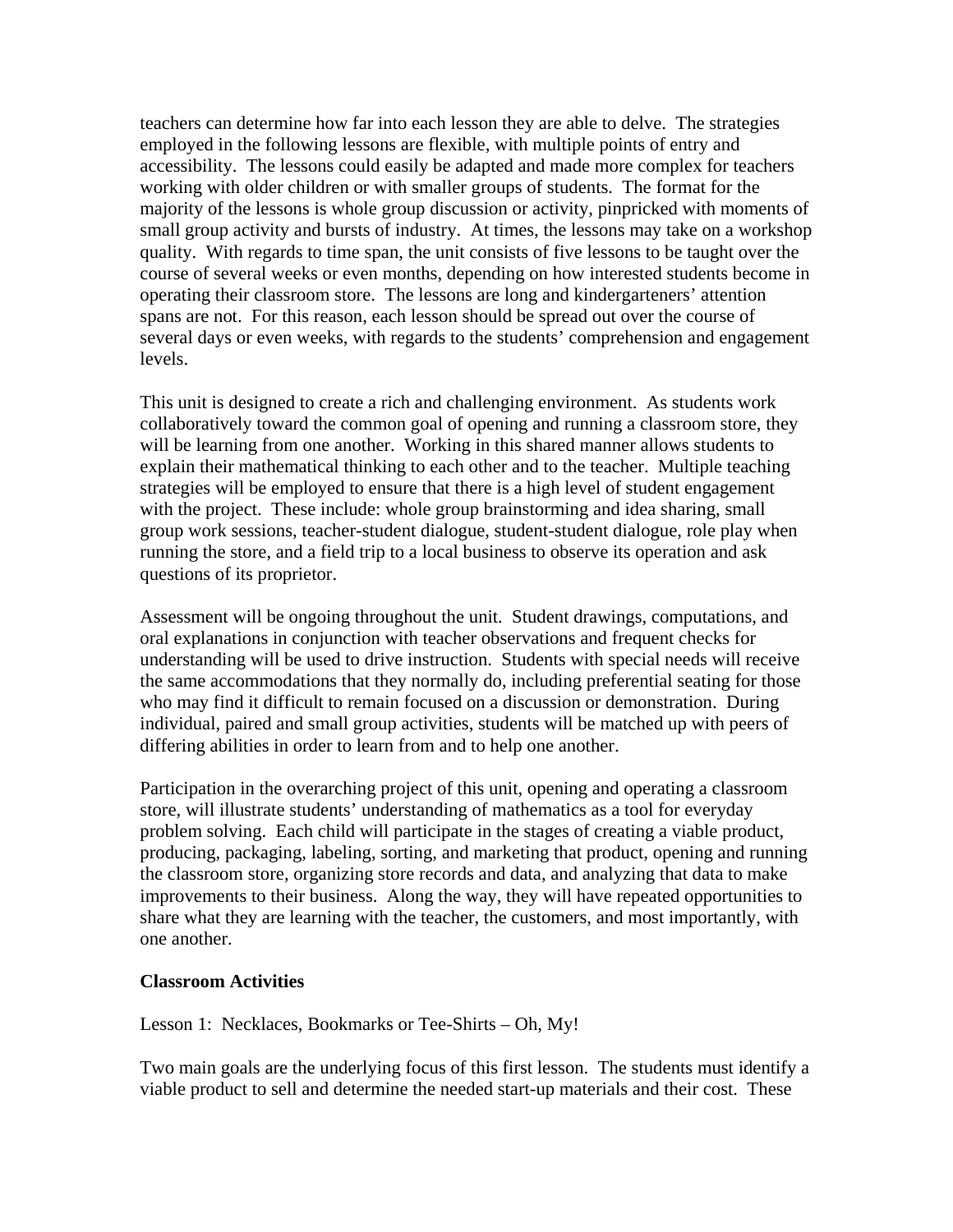are lofty, but not unattainable goals. Therefore, the lesson should be spread out over several class periods or days, depending on how long students need to meet them. The materials needed for this lesson are teacher's chart paper and markers, samples of items that could be made and sold in a student store (bead necklaces, book marks, tee-shirts, bags of trail-mix – whatever is at hand that would aid in discussion), supply catalogs, paper, pencils, crayons and math manipulatives (linking cubes, counting bears, number lines, etc.) for students.

Begin by bringing students together as a whole group. Introduce the concept of opening a classroom store in a way that engages students. For example, the teacher might say, "The principal, Mr. Soandso, came to see me yesterday. He said that he has noticed what great problem-solvers you are becoming. He asked me if we could open a store in our classroom. He gave me twenty dollars to buy the supplies we will need to get started. He said that we don't have to pay him back until after our store is up and running and we are making some money of our own. What do you think about this idea? Do you think we could have a store in our classroom? Why or why not?" Jot students' ideas onto chart paper to keep a running record of students' thoughts.

After students have bought into the idea of starting a classroom store, it is time to move on to choosing a product to sell. Students will need to consider what is likely to be a popular product among the school community. Do students want to sell something novel, that everyone will want one of? Or, do students want to sell something consumable, that customers will keep returning to buy more of? At this juncture, the curriculum unit can be bent to the needs of the class. For example, if the school does not have an Art teacher, students may decide to paint and sell portraits. If there never seems to be enough time for Science, students may decide to grow and harvest flower seeds for sale. If students have been learning about nutrition, they may wish to make a healthy snack for sale. By choosing a product that is both desired by the school community and tailored to the needs and interests of the class, this truly becomes a curriculum unit that may be uniquely and specifically implemented time and again. This discussion may be held entirely as a large group. Alternatively, students may think-pair-share or make sketches before sharing ideas with the whole group.

Following a consensus on the product, the next goal is to determine start-up cost. As a whole class, students will brainstorm a list of the materials they will need to have on hand to make their product. The teacher should show examples of products that perhaps other children could have had in their classroom stores. For example, if showing a bead necklace, ask, "What did these children need to have to make this? Beads? String?" After practicing this thought process on a few samples, students should list the materials they will need for their product. The ideal product is made of cheap, easy-to-come-by materials. Bookmarks are a great example. Most classrooms already have the materials needed to make these. Teachers can model referencing supply catalogues to determine how much a material costs.

Students can work individually, in pairs, or small groups to determine how much start up money they will need. For example, "If beads are  $1¢$  each, and each necklace will have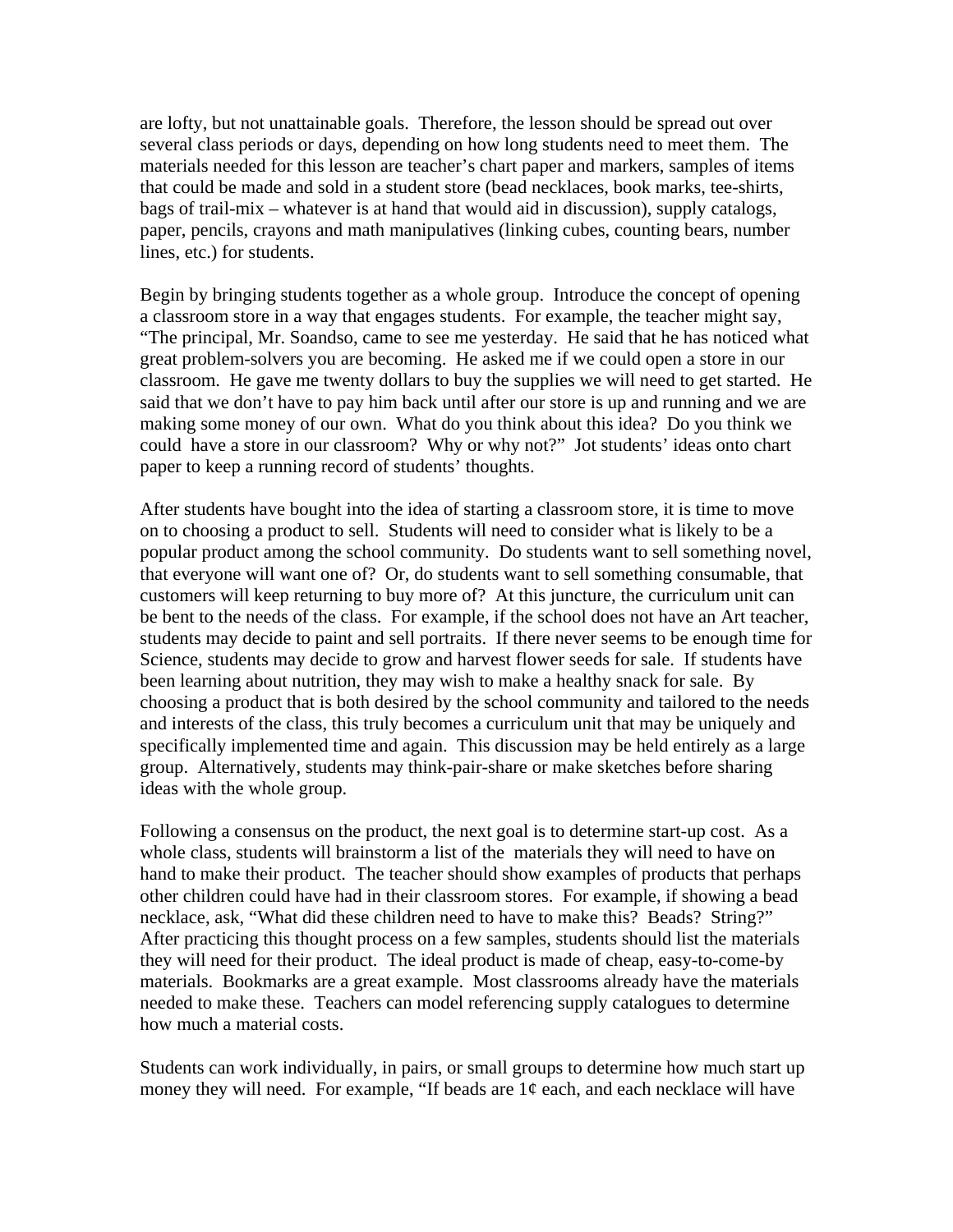10 beads, how much will it cost to make each necklace?" Working through problems like this will expose students to a plethora of real-life math problems. Students may want to use manipulatives to work through some of the problems. If a limit, like the \$20 in the example above, has been set on start-up money, students must also determine if the cost of the materials they will need to purchase is within their means. If the product proves to be too expensive, it's back to the drawing board.

#### Lesson 2: To Market, To Market, Get Ready to Sell

The goals driving the second lesson of this unit are for students to first determine the asking price of their products and then to "manufacture" the products, getting them ready for sale. This lesson will also take time to develop and should be spread out over several class periods or days accordingly. Materials needed for this lesson are the same as for lesson one. Additionally, materials that can employed in packaging, labeling, sorting and displaying the students' products will be needed. For example, zip-lock bags, labels, masking tape, price tags, empty baskets, sign making materials, etc. will be useful to have on hand.

Bring students together as a whole group and review what has been done so far. For example, the teacher might say, "We have been working very hard to decide what we will sell in our classroom store. We have come up with the clever idea to make and sell (necklaces for example). Now we need to figure out what to do next. What are the steps we need to take before we can open our store?" Write students' ideas on chart paper. If students miss big ideas, ask questions to get them thinking in the right direction. When all is said and done, steps should include, but may not be limited to: determining an asking price for the product, manufacturing the product, packaging the product, marketing the product and setting up a "store" area in the classroom where the product may be displayed and sold.

After all the steps have been noted, guide students in sequencing the steps. What should be done first, second, third, and so on. Depending on the product, the sequence of the steps may change. For example, if making necklaces, it might be a good idea to make them and then market them. Actual pictures of the necklaces could be incorporated into promotional adds as a marketing tool. On the other hand, if making trail mix for example, it would be prudent to wait until the day before opening the store to make the product, ensuring its freshness.

The following days or class periods will be devoted to "manufacturing" the products. Students may all be given the same tasks. For example, one day students could string beads into necklaces. The next day they could package them. The following day, they could label and price them. On the final day, they could make promotional posters. Alternatively, students may be split up into small groups, with each group being assigned a different task. For example, one group cuts the string and sorts the beads, one group strings the necklaces, one group packages them and one group labels them. Whichever strategy is most conducive to the classroom environment should be employed. The latter strategy lends well to discussing the concept of an assembly line. The classroom will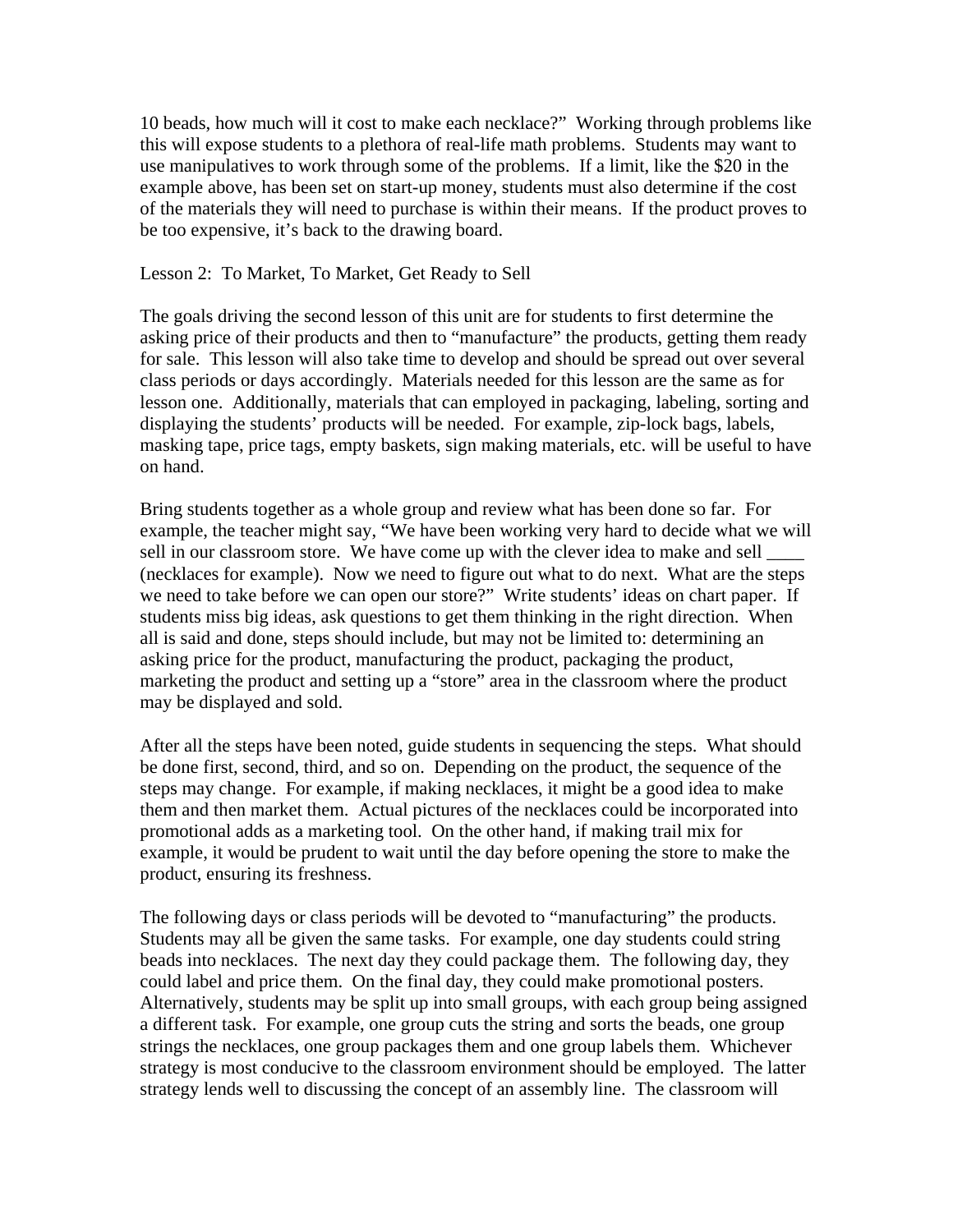become an industrious workshop over these class periods. The teacher should be alert to teachable math moments that arise during this process. For example, are students putting beads on necklaces randomly, or in an alternating pattern? Is it easier to count out pretzels for trail mix by ones or twos? Are bookmarks a solid color or a symmetrical, contrasting color design?

Throughout this lesson, students should also be thinking about the asking price for their product. They will need to factor in the cost of the materials, the "value" of the time they have spent working on the project, the price customers will be willing to pay and whether or not they will be loosing money, breaking even or making a profit. These concepts should be covered during whole group discussions held intermittently throughout lesson two.

#### Lesson 3: Minding the Store

The main goal of this third lesson is for students to open and operate their classroom store. The classroom store can be open for a finite number of days. However, if it is successful, it should be continued throughout the year as students take turns rotating through the various jobs. Multiple experiences minding the store will expose students to a variety of real-life mathematical problem-solving opportunities. The more practice they have with it, the more facile they will be come with the terminology (inventory, cashier, making change, etc.) and mathematical operations (adding, subtracting, counting, graphing, sorting) associated with the store.

Materials needed for this component of the unit may vary depending on the specific needs of each class. Of course, the product will need to be ready to sell. Some type of cash resister – real, toy, or small empty containers for sorting coins (egg cartons work well.) – will be needed and some change to start with. Some type of receipts – again real blank receipts or "home-made" will be fine – should be on hand to complete sales. A clock and "Open", "Closed", and "Will Return At \_\_\_\_\_" signs can be made or bought for the store. There are many components like this that can be added to the classroom store to make the experience more authentic and engaging for the students (clerk uniforms, name badges, sale signs, give-a-penny-take-a-penny and donation jars, etc.). The teacher will also need chart paper and markers for large group discussions.

Bring students together as a whole group and review their accomplishments so far. Explain that the store is almost ready to be opened but a few more things need to be figured out first. For example the teacher might say, "We have been busy making our product. We have been packaging, labeling, determining a price to charge our customers for it, and advertising it around school. We are almost ready to open our store. But first we need to figure a few things out, like when or store will be open and when it will be closed. What else do we need to figure out?" Write students' ideas on chart paper and if students miss big ideas, ask questions to get them thinking in the right direction. Topics covered should include setting the hours for the store, determining the jobs students will need to do while the store is running (cashiers, "shelf" stockers, inventory keepers,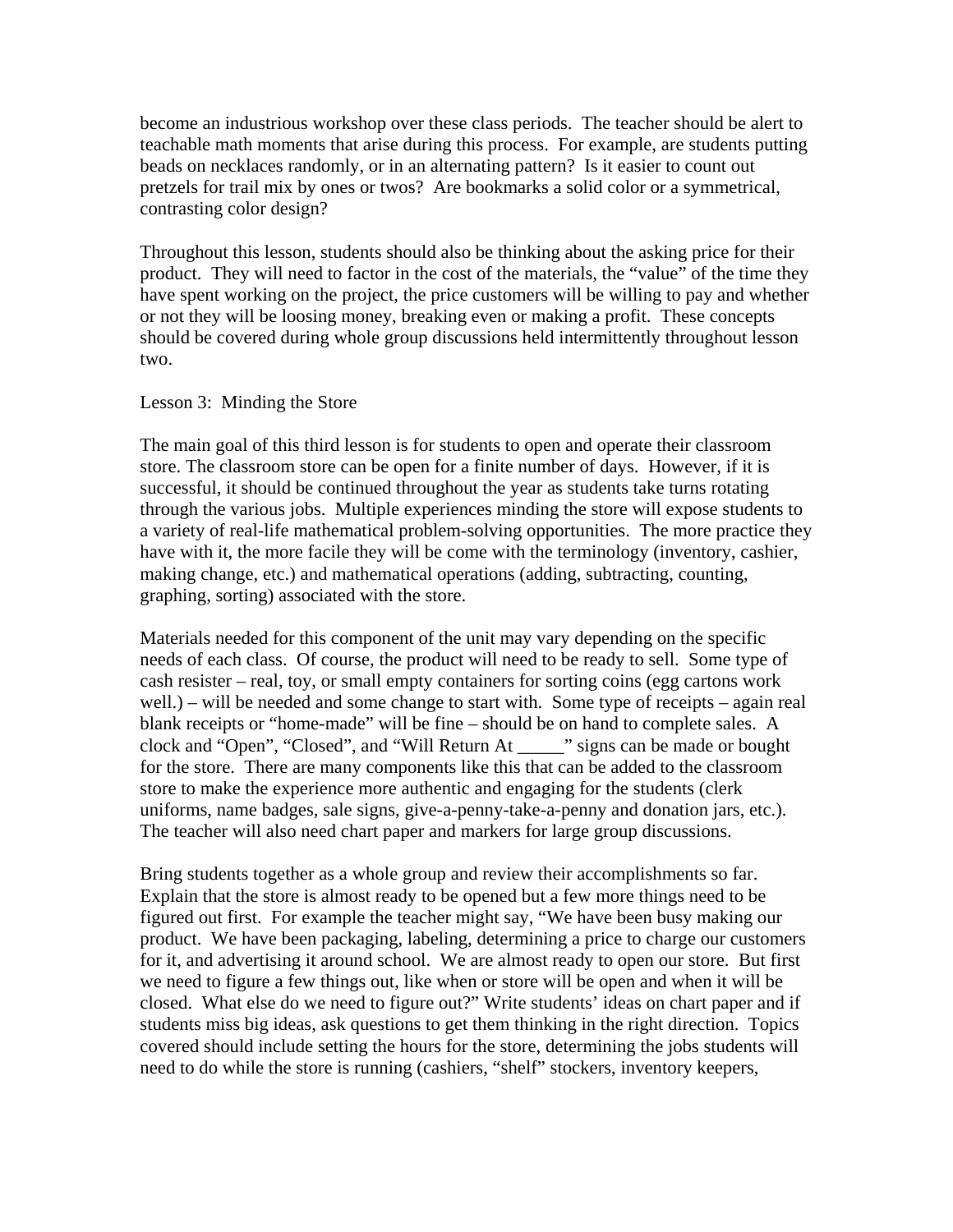greeters, etc.), setting a work schedule and running through some role play scenarios regarding speaking to customers and making change.

When everything is in place, it is time for students to begin minding their store! For classroom management purposes, it may be easiest to have the store open when the majority of the class is elsewhere. For example, when the class goes to gym, the "workers" for the day can return to the store with the teacher. By working in small groups this way, the teacher can oversee what the students are doing without needing to monitor the rest of the students. When the rest of the students return, the small group of "workers" can report the day's business to the rest of the class. This is an excellent opportunity for students to share their mathematical thinking and experiences with one another. The cashiers can explain how he gave change to a customer. The manager can describe how he helped a customer. The inventory keepers can record the number of items that were sold in a logbook.

### Lesson 4: How's Business?

Organizing and analyzing data from the store to determine if business is successful is the goal of the fourth lesson. This lesson may be done in tandem with the previous lesson, as the teacher may want to discuss with students how business is going on a daily basis. As with lesson three, the activities described in this lesson may be ongoing for as long as the store is up and running. The materials needed for this lesson are teacher's chart paper and markers, students' paper, pencils, and crayons, rulers, math manipulatives, calculators, and records from the store (copies of receipts, logbook entries, cash register totals, etc.)

Bring students together as a whole group and explain that every good business organizes their records in a way that is clear to them. This way they can look at their records to see if business is going well or if there are some changes that need to be made. The teacher should help students organize their data in a way that will help them notice trends or measure results. For example, the class may look over a day's receipts and find ways to add up the day's transactions. This amount could then be added to a running grand total of sales. A growing bar graph might be used to determine how close students are to paying back their investor (remember Mr. Soandso?) or how close they are to making a profit. Or, students could graph the sales for each day to see which days of the week are most popular for customers. Further, they could ask the cashiers to note whether the customer was a boy or a girl on the receipts to determine who comes to shop at the store the most. There is a plethora of ways that data from the store can be represented. The teacher should choose options that highlight concepts the students are interested in learning about.

After working together as a class to organize the data into clear charts, tables and graphs, it is time for students to analyze it. Explain to students that after business owners organize their data like they have, they study it and ask questions about it to learn about their business. The teacher might say, "Now that our store has been up and running for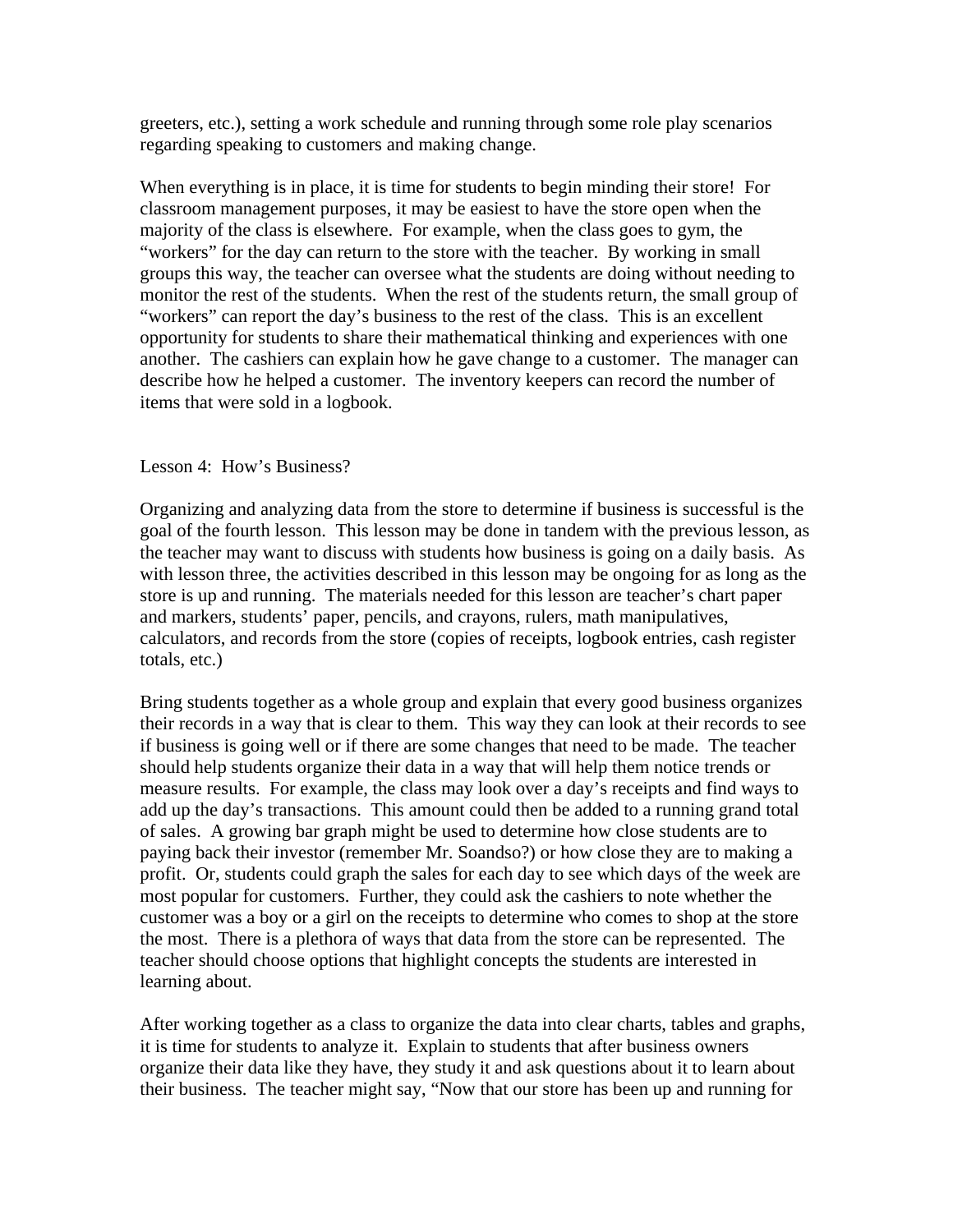awhile, what are some questions we should be asking about the store?" As students brainstorm, the teacher records their ideas onto the chart paper. Big questions may include: "Are we making money?" "Do we need to make more of our product?" "Should we change our store's hours?" "What are some problems we are having?" and "How can we make our store better?"

The questions generated by students can then be used to guide analysis of the data. Students may work individually, in pairs, or in small groups to work through problems such as determining which day of the week had the best sales or how much more money is needed to reach \$20. After working through these problems separately, using the materials listed earlier, students should be brought together as a whole group again to share their solutions with one another and to explain their thinking. As the group reaches a consensus for each question, plans might be made to improve upon an aspect of the product or the store.

### Lesson 5: Ask the Local Experts – Field Trip

The most important material that is needed for this lesson is a local business. Many local businesses are happy to host field trips. I often find that students' family members work within walking distance of the neighborhood elementary school. Currently one of the students in my kindergarten class has a grandfather who owns a corner store nearby. Another one of my students has a mother who works at the local barbershop. One of my former students, now in second grade, has an uncle who works at the automobile repair shop. Even the ice cream truck that drives through the neighborhood would be an excellent business to visit. Visiting a local business is a fantastic teaching tool. Not only will students get an inside look at the way a business is run, but they will also appreciate the connection between the classroom and their community.

So, before doing this lesson, ask students if they know people in their families or neighborhood who own, run or work at a nearby business. Contact these people to find a local business to visit. Students may assist in composing a letter requesting a field trip (from one group of "entrepreneurs" to another). Once a field trip has been scheduled, prepare for the trip by brainstorming with the students questions they would like to ask of the business owner. After seeing how the business operates, students may ask the business owners the questions they have prepared and other questions that arise. Students may even want to invite the proprietor to visit the classroom store and give them some advice.

The main goal of this final lesson is for students to interact with numerate adults in their community and identify them as mathematical role models. A good question to ask of the business owner or worker might be, "How do you use math each day?" By explaining how math is integral to the operation of a business, the local entrepreneur will be helping students understand that math is part of everyone's daily life. Be it the hairdresser explaining how customers figure out how much tip to give the shampoo person or the ice cream truck driver describing how he makes change for customers,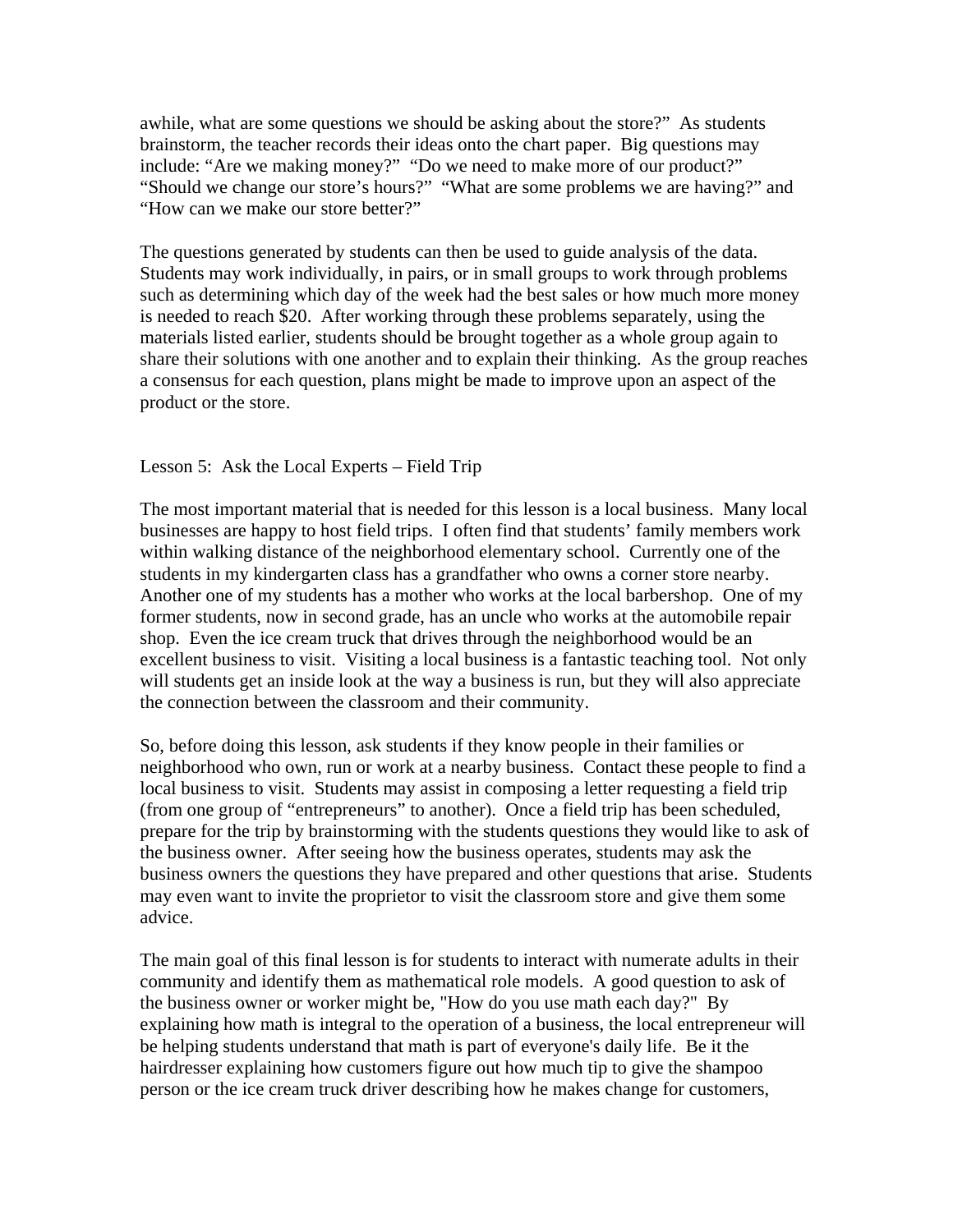students will be receiving valuable illustrations of math operations. They may be able to make connections between what they are doing in the classroom and what they are seeing on the field trip.

Other good questions to ask on the trip include: "How do you keep track of your money?" "Where do get the things that you sell?" "How did you learn to do this job?" "How do you advertise to your customers?" "How do you know if you are making money?" and "What are your business hours?" If time and access permits, the class might take a subsequent field trip to another business and compare the two experiences. Such opportunities encourage students to share what they have learned with someone outside of the school setting. Students will be expanding their understanding of the ways math is used in life. They may even be persuaded by this experience to think about how they will use math to be successful in the future.

## **Annotated Bibliographies/Resources**

## **Reading List**

Andrews, Angela. *Little Kids – Powerful Problem Solvers: Math Stories from a Kindergarten Classroom*. Portsmouth, New Hampshire: Heinemann, 2002. A description of a kindergarten classroom where students are both engaged and challenged mathematically.

Carpenter, Thomas. *Making Sense: Teaching and Learning Mathematics with Understanding*. Portsmouth, New Hampshire: Heinemann, 1997. A portrait of effective mathematics classrooms.

Copely, Juanita. *The Young Child and Mathematics.* Washington, DC: National Association for the Education of Young Children, 2000.

Classroom vignettes, strategies, and activities that encourage teachers to enrich mathematics instruction in order to improve student understanding.

Fosnot, Catherine. *Young Mathematicians at Work: Constructing Number Sense, Addition, and Subtraction*. Portsmouth, New Hampshire: Heinemann, 1999. A description of young children's developing number sense.

Paulos, John. *A Mathematician Reads the Newspaper*. New York: Basic Books, 1995. A collection of essays describing the ways the news media employs mathematics. Paulos highlights the benefits of being numerate and the pitfalls of innumeracy.

### **Teacher Bibliography/Resources**

Griffiths, Rose. Money and Shops, Role Play and Real Life*. Mathematics Teaching*, 174, 20-22, 2001.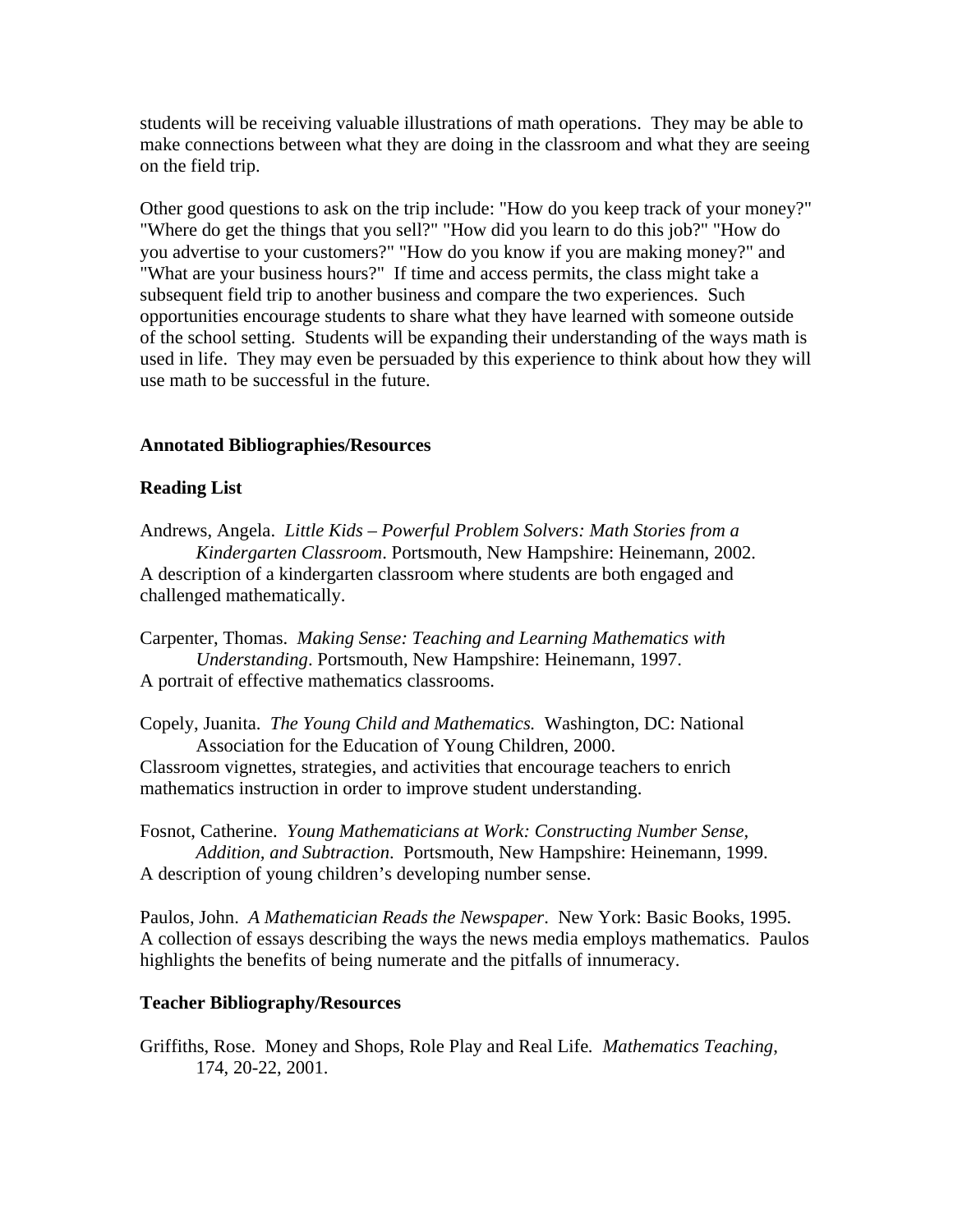An article the discusses how teachers can use role play to give real life application to students' mathematical knowledge.

Mathematics Learning Study Committee & National Research Council. *Adding It Up:* 

Oers, Bert van. Are You Sure? Stimulating Mathematical Thinking During Young Children's Play. *European Early Childhood Education Research Journal*, 4(1), 71-87, 1996.

A description of the ways teachers can use opportunities that arise in role play to expand children's mathematical thinking.

Trafton, Paul. *Learning Through Problems: Number Sense and Computational Strategies: A Resource for Primary Teachers*. Portsmouth, New Hampshire, 1999.

Techniques for using problem solving to strengthen students mathematical abilities.

# **Student Bibliography/Resources**

Website by Harcourt School Publishers. http://www.hbschool.com/activity/counting\_money/ A kindergartner-friendly website for practice with counting money.

Bair, Sheila. *Isabel's Car Wash*. Morton Grove, Illinois: Albert Whitman & Company, 2008.

In this children's book, Isabel uses money from her friends to buy the supplies she needs to start a carwash business that will hopefully make money for everyone!

McMillan, Bruce. *Jelly Beans for Sale*. New York: Scholastic, 1996. A non-fiction, picture book that shows children using pennies, nickels, dimes, and quarters to buy colorful jelly beans.

Thayer, Tanya. *Counting Money. Earning Money. Saving Money. Spending Money. (First Step Nonfiction Series).* Minneapolis, Minnesota: Lerner Publications Company, 2002.

A non-fiction, picture book series that explains, in a very relatable way, how money is counted, earned, saved and spent.

Wells, Rosemary. *Max's Bunny Business*. New York: Viking Children's Books, 2008. In this children's story, Ruby and her friend Louise start a lemonade stand business, but Ruby's little brother Max has some clever business ideas of his own.

### **Parent Resources**

U.S. Department of Education, Office of Educational Research and Improvement (OERI) National Institute on Early Childhood Development and Education <http://www.ed.gov/pubs/EarlyMath/>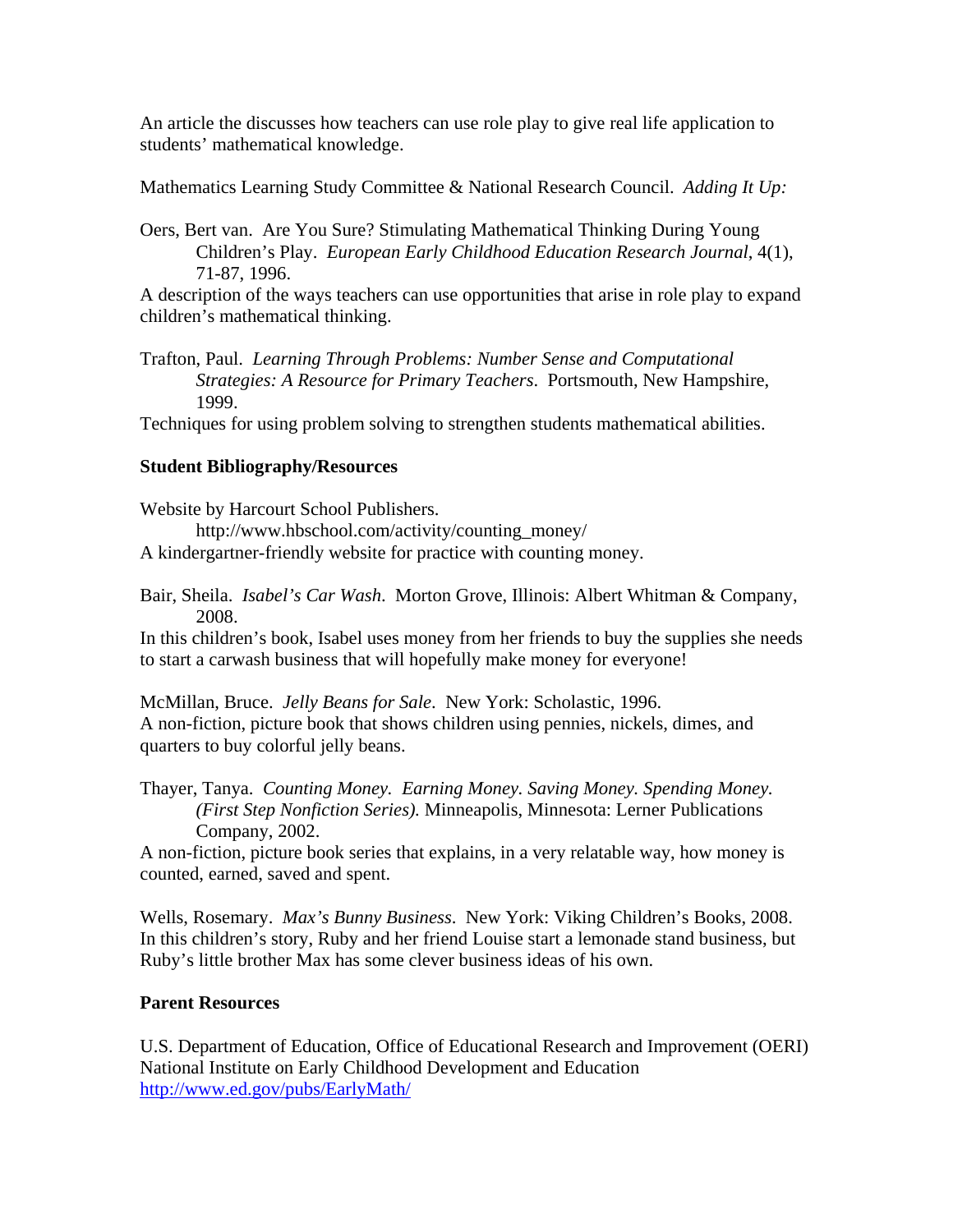This website offers practical and engaging activities for parents and their two to five year old children.

## **Appendices/Standards**

The Core Curriculum used by the School District of Philadelphia is aligned with the Pennsylvania Department of Education (PDE)'s set of Academic Standards. *Minding the Store: Strengthening Student Numeracy Through Role Play is also aligned to these* standards, which may be viewed in further depth at [www.pde.state.pa.us/](http://www.pde.state.pa.us/). The standards specifically addressed in the lessons of this unit are as follows.

## *PDE Academic Standards for Mathematics*

- 2.1.3 Numbers, Number Systems and Number Relationships
	- A. Count using whole numbers and by 2's, 3's, 5's, 10's, 25's and 100's.
	- B. Use whole numbers and fractions to represent quantities.
	- C. Represent equivalent forms of the same number through use of concrete

objects, drawings, word names and symbols.

E. Count, compare and make change using a collection of coins and one-dollar bills.

- G. Use concrete objects to count, order, and group.
- H. Demonstrate an understanding of one-to-one correspondence.
- I. Apply place-value concepts and numeration to counting, ordering and grouping.
- J. Estimate, approximate, round or use exact numbers as appropriate.

### 2.2.3 Computation and Estimation

- A. Apply addition and subtraction in everyday situations using concrete objects.
- E. Use estimation skills to arrive at conclusions.
- F. Determine the reasonableness of calculated answers.

2.4.3 Mathematical Reasoning and Connections

A. Make, check and verify predictions about the quantity, size, and shape of objects and groups of objects.

B. Use measurements in everyday situations (e.g., determine the geography of the school building).

### 2.5.3 Mathematical Problem Solving and Communication

A. Use appropriate problem-solving strategies (e.g., guess and check, working backwards).

B. Determine when sufficient information is present to solve a problem and explain how to solve a problem.

C. Select and use an appropriate method, materials and strategy to solve problems, including mental mathematics, paper and pencil and concrete objects.

2.6.3 Statistics and Analysis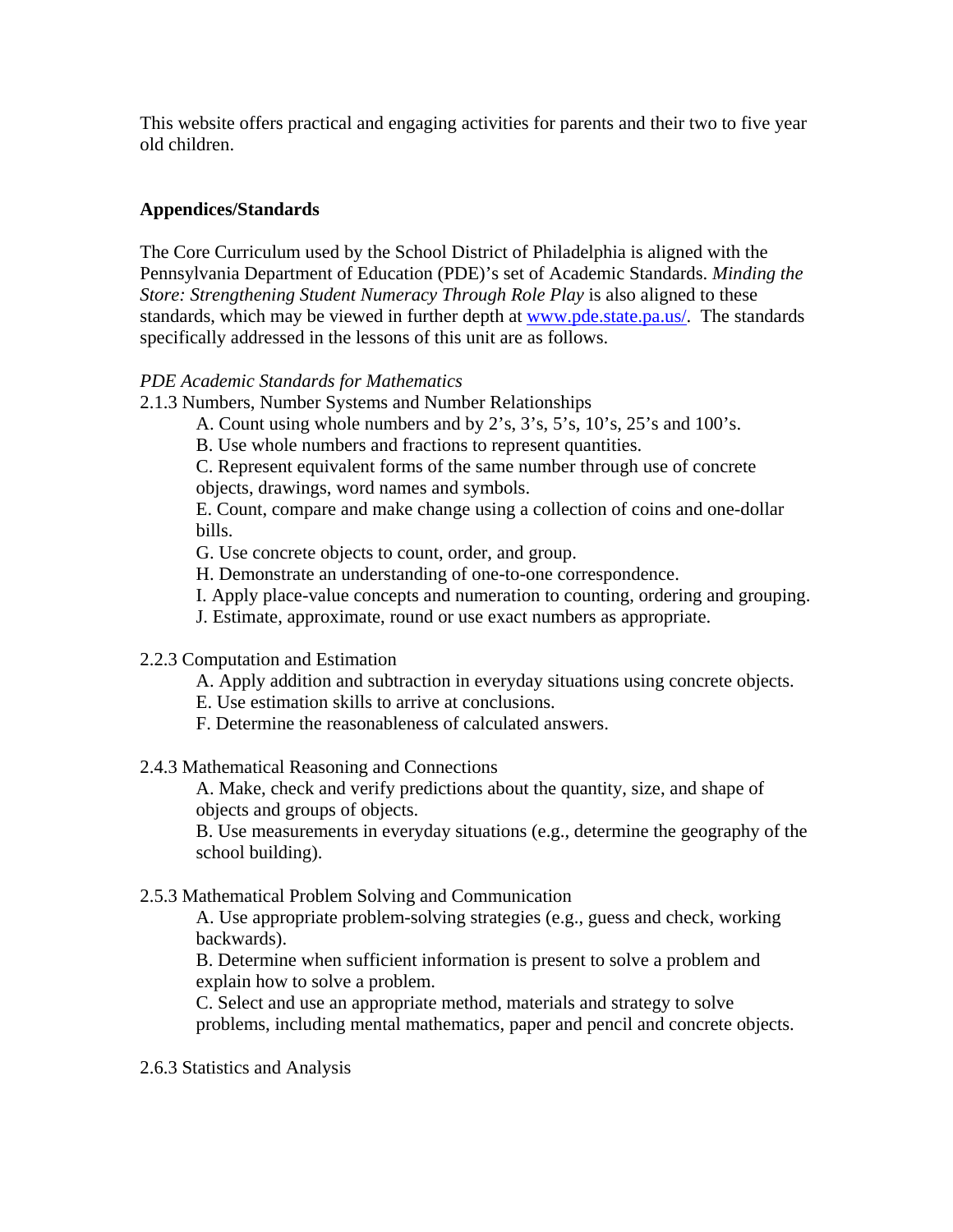A. Gather, organize, and display data using pictures, tallies, charts, bar graphs, and pictographs.

B. Formulate and answer questions based on data shown on graphs.

#### 2.8.3 Algebra and Functions

B. Use concrete objects and trial and error to solve number sentences and check if solutions are sensible and accurate.

C. Substitute a missing addend in a number sentence.

D. Create a story to match a given combination of symbols and numbers.

E. Use concrete objects and symbols to model the concepts of variables, expressions, equations and inequalities.

F. Explain the meaning of solutions and symbols.

G. Use a table or a chart to display information.

H. Describe and interpret the data shown in tables and charts.

### 2.11.3 Concepts of Calculus

A. Identify whole number quantities and measurements from least to most and greatest value.

B. Identify least and greatest values represented in bar graphs and pictographs.

## **Endnotes**

<sup>1</sup>Encarta<sup>®</sup> World English Dictionary © 1999 Microsoft Corporation. All rights reserved. Developed for Microsoft by Bloomsbury Publishing Plc.

<sup>2</sup>Gail Chaddock, <u>Math + Test = Trouble for US Economy</u>, Christian Science Monitor [\(http://www.csmonitor.com/2004/1207/p01s04-ussc.html](http://www.csmonitor.com/2004/1207/p01s04-ussc.html), 2004)

<sup>3</sup>School District of Philadelphia. Imagine 2014: Building a System of Great Schools. http://webgui.phila.k12.pa.us/offices/s/strategic-planning

<sup>4</sup> Alliance for Childhood, Crisis in the Kindergarten: Why Children Need to Play in School ([http://www.allianceforchildhood.org/,](http://www.allianceforchildhood.org/) 2009)

<sup>5</sup> Alliance for Childhood, Crisis in the Kindergarten: Why Children Need to Play in School ([http://www.allianceforchildhood.org/,](http://www.allianceforchildhood.org/) 2009)

<sup>6</sup> Alliance for Childhood, Crisis in the Kindergarten: Why Children Need to Play in School ([http://www.allianceforchildhood.org/,](http://www.allianceforchildhood.org/) 2009)

<sup>7</sup>Paul Trafton, Learning Through Problems: Number Sense and Computational Strategies: A Resource for Primary Teachers (Portsmouth, New Hampshire: Heinemann, 1999) 18.